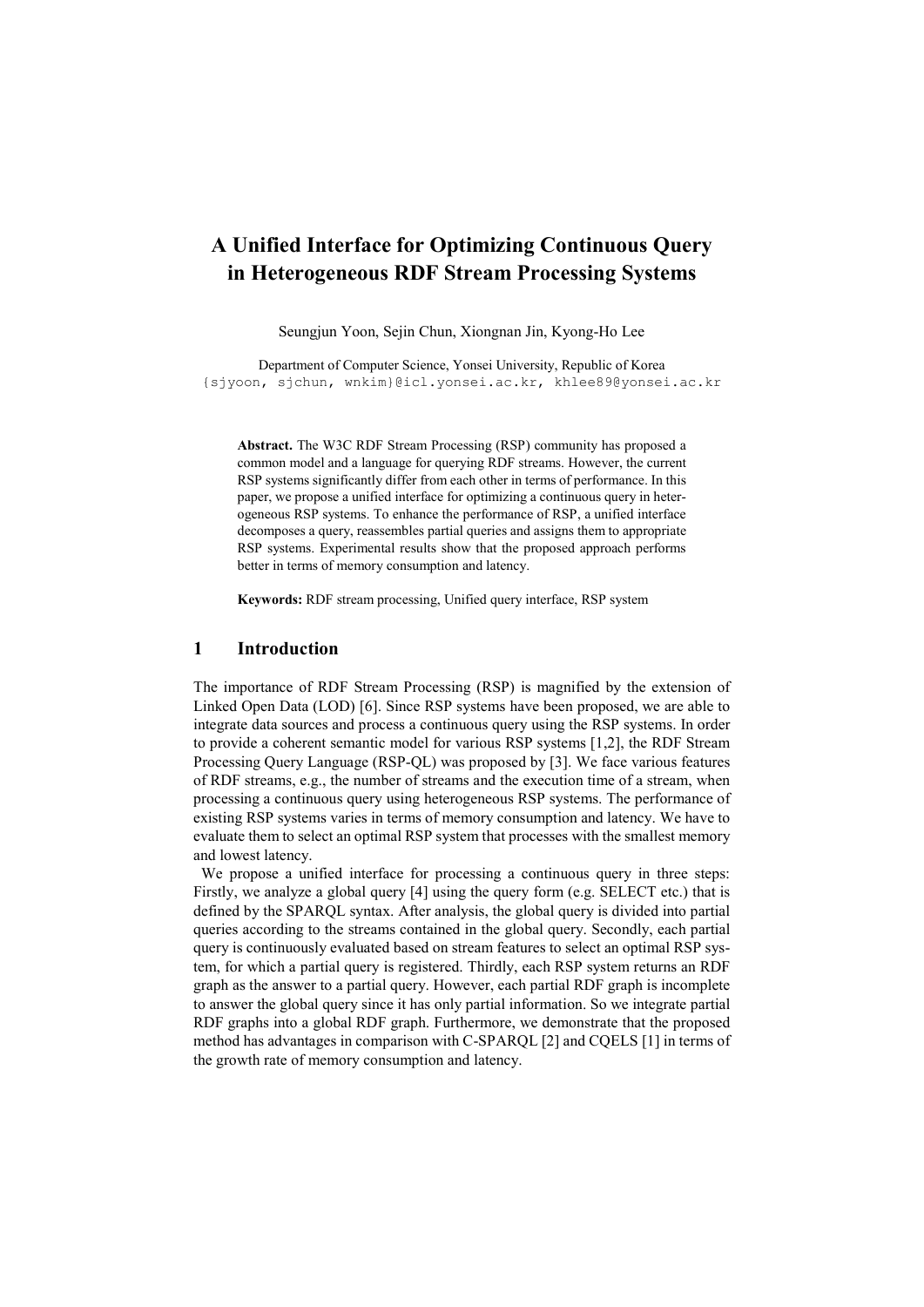

Fig. 1. Proposed Architecture **Algorithm 1.** Query partitioning

## 2 Our Approach

Fig. 1 shows the overall process of the proposed unified interface of optimizing a global query, given by a user for heterogeneous RSP systems. The process consists of five stages: query partitioning, optimization, query localization, local system management and result integration. Our main contributions lie on the three cores, including query partitioning, optimization and local system management. In the following, the details of the three core stages are described.

Query partitioning. To assign a query to a suitable RSP system that has better performance than the other RSP systems, we divide a global query into partial queries. As shown in Algorithm 1, by dividing a given global query, our method returns a set of partial queries that should be delivered to appropriate RSP systems. Specifically, the tree of a query plan is constructed using the semantics of a given query. Each node of the tree contains operators (e.g., window, join etc.), which perform respective roles. And, each node finds a stream corresponding to an operator as an input parameter. Since a partial query must include a given window operator and a stream, thus we repeatedly constitute a pair of a window and a stream. Then a set of partial queries is returned to be registered to the RSP systems.

Optimization. In this stage, partial queries are optimized based on the stream features to be allocated to appropriate RSP systems. Specifically, to check whether a partial query is suitable to be processed on a specific RSP system or not, we obtain a set of RSP systems, which support a certain operator. We also use the performance history (e.g. memory consumption) to select an RSP system that can process the partial query most efficiently in accordance with the execution time. The number of streams is not considered by this stage because the partial query generated in the stage of Query partitioning only has a single stream. Furthermore, we classify RSP systems into four classes for registering a partial query to an optimal RSP system in accordance with two factors: the initial memory consumption and the increasing rate of memory consumption. If all of the factors are high, the corresponding RSP system is not selected because the performance is always the worst. In contrast, the RSP system with the lower values is an ideal choice. Generally, if one of the factors is high, then the other one is low.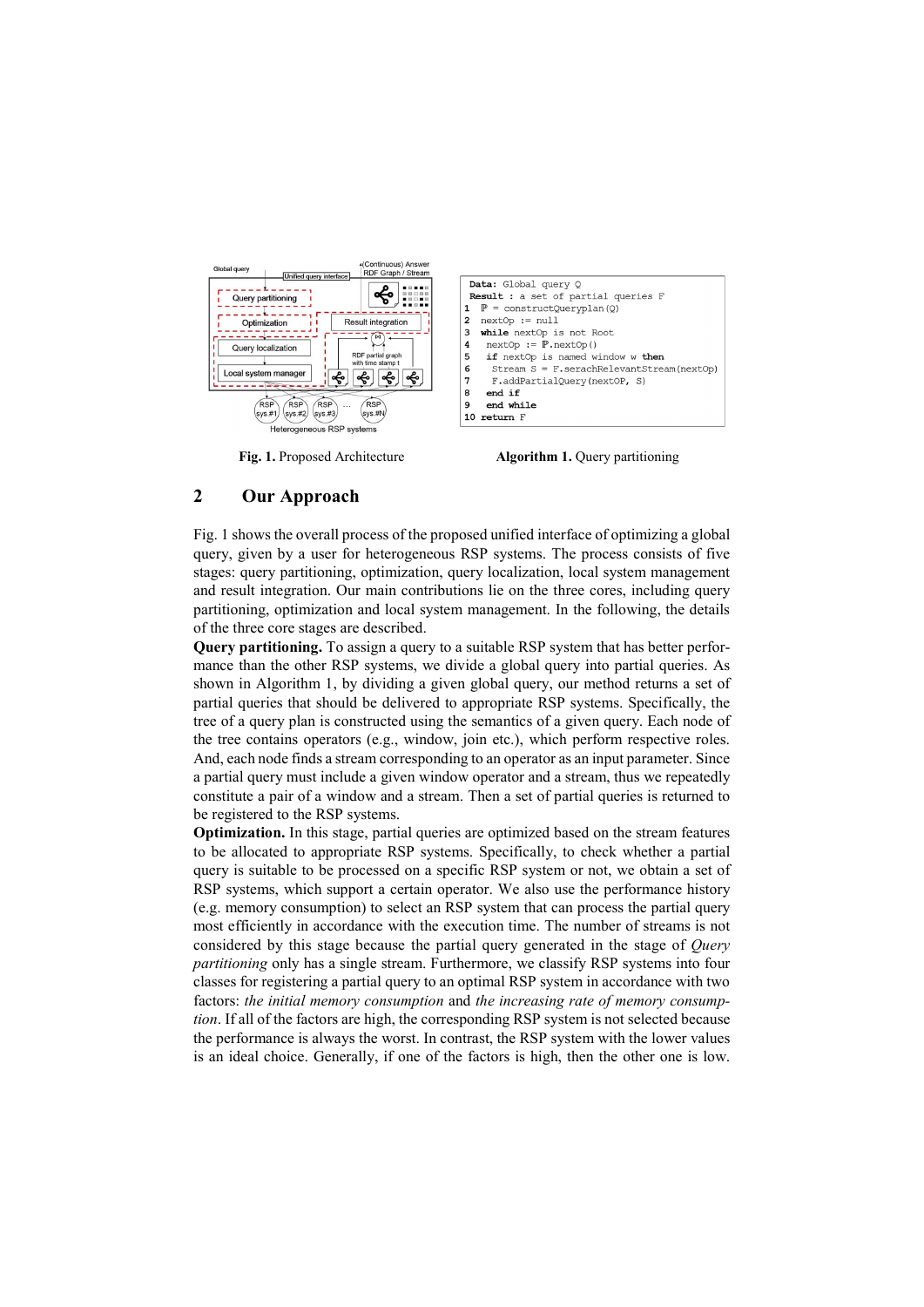

Moreover, it is reasonable to register a partial query with short execution time to a system, which has the high increasing rate and the low initial cost of memory consumption. By using the classification, we determine the type of the systems with the optimal performance. We define a set of timestamps  $T = \{t_1, t_2, ..., t_i, ..., t_n\}$ , where  $t_i$  indicates the time when two RSP systems consume the same amount of memory. Therefore, we try to derive the optimal performance to assign a partial query to the selected RSP system based on  $t_i$ .

Local system manager. This stage includes the query localization and the result integration. In the previous step, we determine how to distribute partial queries. To deal with the partial queries in the given RSP system, the proposed method supports the translation into the language form of the given RSP system. Note that, since the RSP systems may not require translation, the query localization is optional. And then, we distribute each partial query into an appropriate RSP system. Besides, to answer a global query, we integrate the graphs generated from partial queries into a graph. The integrated graph provides the answer to the global query.

## 3 Experimental Result

To verify our approach, we evaluated the performance of the proposed unified interface in comparison with C-SPARQL and CQELS by using multiple stream queries. The performance was evaluated in terms of memory consumption and latency. The latency indicates the time of delay until our method provides an answer after query execution. Experimental Setting. Our experiments were conducted with Intel Core i7-4790k 4.0GHz CPU, 8 GB RAM, 250 GB SSD, Windows 10 OS and Eclipse for Java. Also we used the real time cities dataset provided by CityBench [5]. We experimented by varying the number of streams for global queries Query5 and Query10 of CityBench. Result Analysis. As shown in Fig. 2 and Fig. 3, we compared the proposed interface with CQELS and C-SPARQL in terms of the number of streams. The results showed that our method consumed the latency approximately 85% less, but the memory approximately 40% more than CQELS. And, our method consumed the memory 80% less, but the latency approximately 95% more than C-SPARQL. In this respect, we observed that our proposed method outperformed C-SPARQL in terms of memory consumption and CQELS in terms of latency. The reason for this is that partial queries were distributed by the evaluated performance of systems. Also, each RSP system